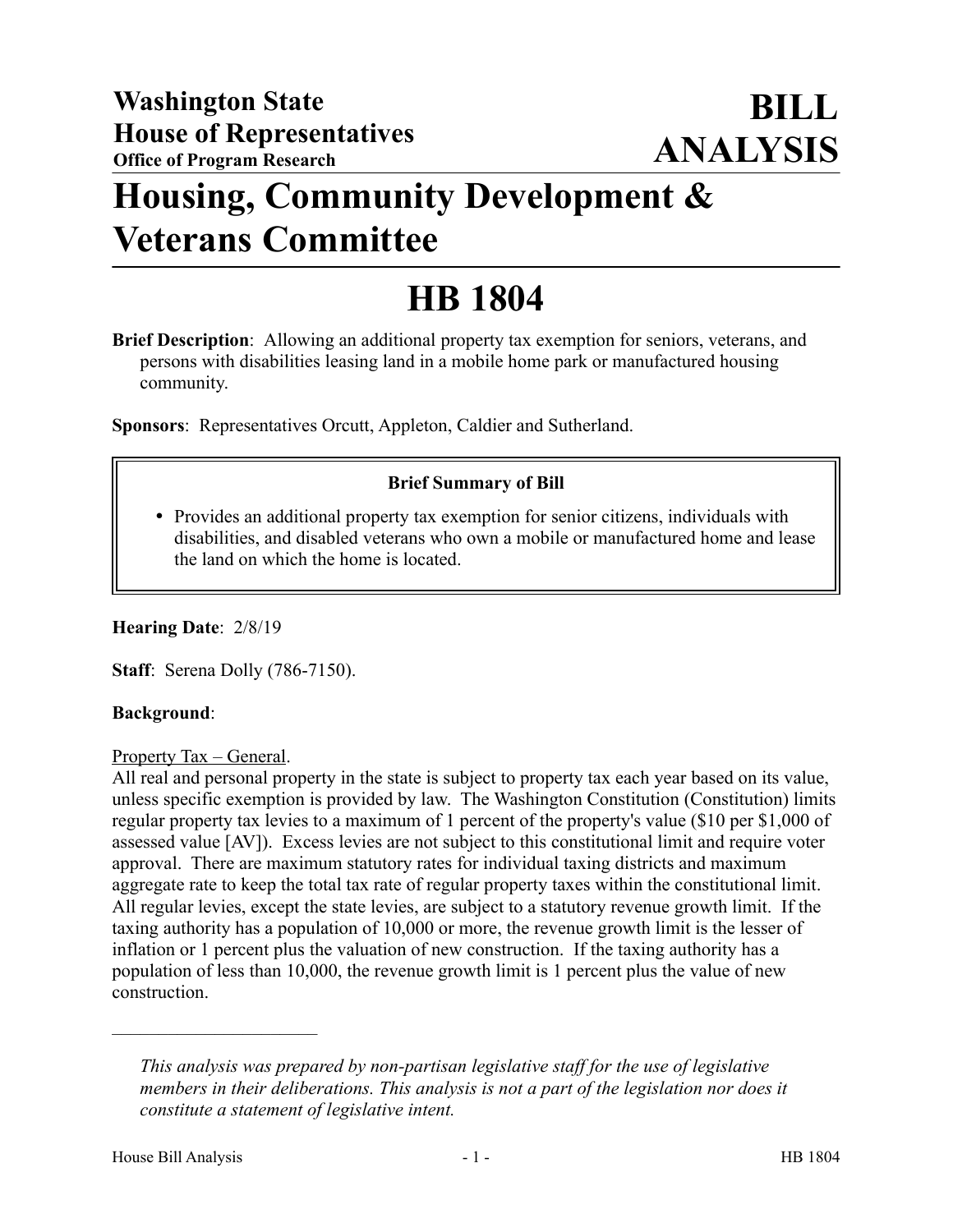#### Property Tax – State Levies.

The state collects two regular property tax levies for common schools. The original state levy was first imposed when Washington achieved statehood in 1889. Over time, the Legislature adopted limitations on the levy, including on the growth of revenue. In 1971, the Legislature adopted the first statutory revenue growth limit for regular levies. In 2007, the Legislature limited the revenue growth rate to the lesser of 1 percent or inflation, plus the value of new construction (revenue growth limit). In 2017, the Legislature adopted Engrossed House Bill 2242, which created the additional state levy.

For taxes levied for collection in calendar years 2020-2021, the combined rate for both state levies is \$2.70 per \$1,000 AV. The revenue growth limit does not apply to the state levies during this time. Beginning with taxes levied for collection in calendar year 2022 and thereafter, the revenue growth limit applies to both levies. Participants in the senior citizen, individuals with disabilities, and qualifying veterans property tax exemption program receive a partial exemption from the original state levy and a full exemption from the additional state levy.

## Property Tax – Levy Lid Lift.

Voters may approve regular property tax increases above the revenue growth limit. This voterapproved increase is referred to as a levy lid lift. A levy lid lift may be authorized for a single year or for multiple years, not to exceed six years. A multi-year lid lift must be for a specific purpose, and lid lift funds may not supplant existing funds used for the purpose specified in the lid lift ballot proposition.

#### Property Tax - Senior Citizens Tax Relief.

Authorized by a constitutional amendment, qualifying senior citizens, persons retired due to disability, and veterans receiving compensation from the United States Department of Veterans Affairs at total disability rating for a service-connected disability are entitled to property tax relief on their principal residence. To qualify, a person must be 61 years old in the year of the application or retired from employment because of disability, own their principal residence, and have a combined disposable income of less than \$40,000 a year. Eligible individuals may qualify for a partial property tax exemption and a valuation freeze.

*Partial Tax Exemption*: Partial tax exemptions for senior citizens and persons retired due to disability are provided as follows:

- If disposable income is \$35,001 to \$40,000, all excess levies and the additional state levy are exempted.
- If disposable income is \$30,001 to \$35,000, all excess levies, the additional state levy, and regular levies on the greater of \$50,000 or 35 percent of assessed valuation (\$70,000 maximum) are exempted.
- If disposable income is \$30,000 or less, all excess levies, the additional state levy, and regular levies on the greater of \$60,000 or 60 percent of assessed valuation of the principal residence are exempted.

Cities and counties are permitted to exempt participants in the property tax exemption program from any portion of their regular property tax levy attributable to a levy lid lift, with voter approval.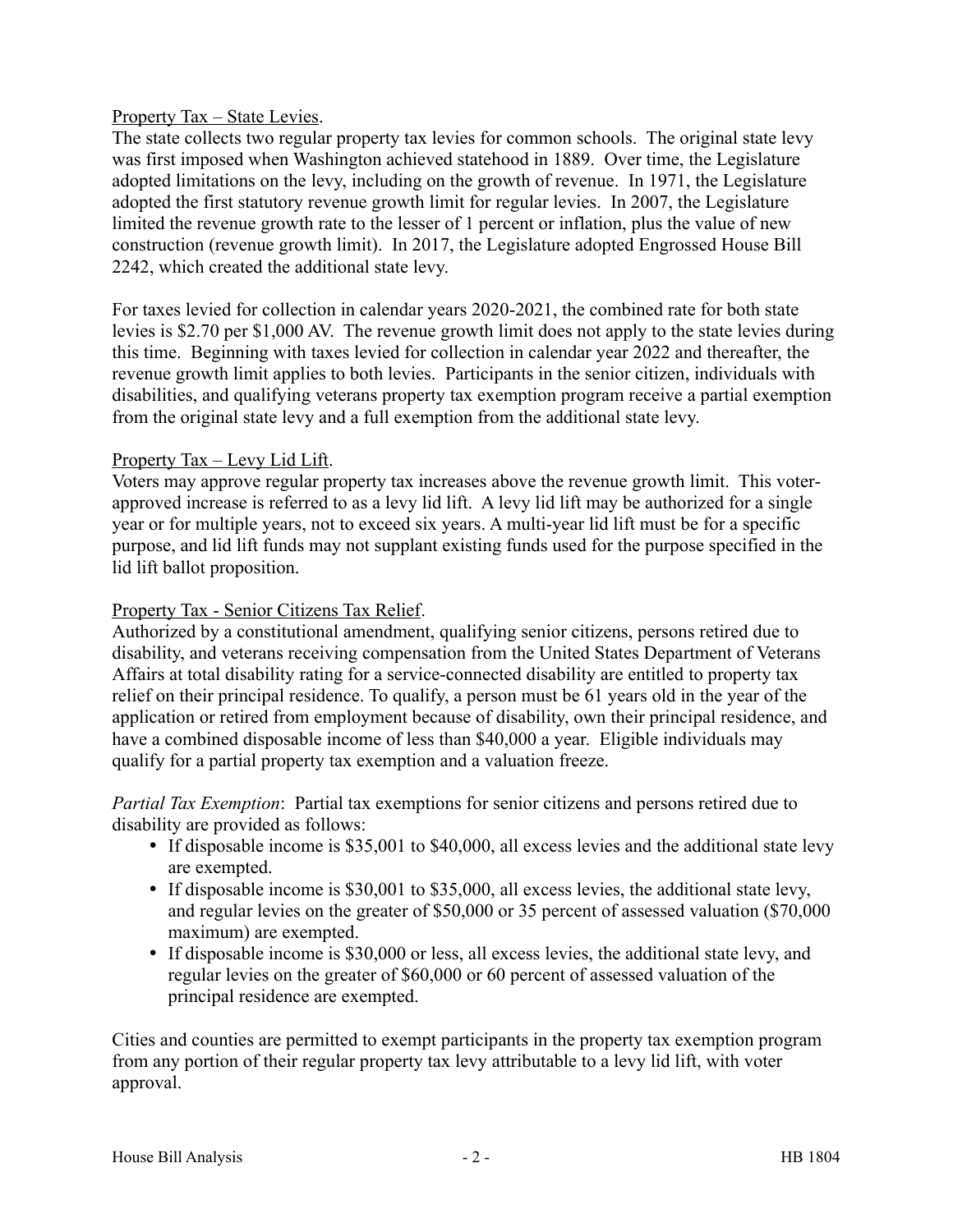*Valuation Freeze:* In addition to the partial exemptions listed above, the valuation of the residence of an eligible individual is frozen, for the purpose of calculating property tax liability, at the assessed value of the residence on the later of January 1, 1995, or January 1 of the assessment year in which the person first qualifies for the program. To be eligible, the person must have a disposable income of less than \$40,000.

*Deferral:* In addition to the exemption program, individuals who meet the requirements for the senior citizen and individuals with disabilities exemption program, except for the income and age requirements, are permitted to defer their property taxes if their combined disposable income is \$45,000 or less and they are 60 years or older. Taxes that are deferred become a lien against the property and accrue interest at 5 percent per year. If deferred taxes are not repaid within three years after the eligible person ceases to own and live in the residence, the lien will be foreclosed and the residence sold to recover taxes.

#### Combined Disposable Income.

For property tax relief programs, "combined disposable income" is defined as the sum of federally defined adjusted gross income and the following, if not already included: capital gains; deductions for losses; depreciation; pensions and annuities; military pay and benefits; veterans benefits except attendant-care and medical-aid payments; Social Security and federal railroad retirement benefits; dividends; and interest income on state and municipal bonds. Payments for the care of either spouse received in the home, in a boarding home, in an adult family home, or in a nursing home; prescription drugs; and Medicare health care insurance premiums are deducted when determining combined disposable income.

#### Senior Citizens Property Tax Relief - Mobile and Manufactured Homes.

The partial property tax exemption applies to mobile and manufactured homes owned by qualifying senior citizens, disabled veterans, and people with disabilities when the home has substantially lost its identity as a mobile unit by virtue of it being permanently fixed in location upon land owned or leased by the owner of the manufactured home and placed on a permanent foundation with fixed pipe connections with sewer, water, or other utilities. When the home is located on land owned by the homeowner, the partial exemption applies to the value of the home and the land. When the home is located on land that is leased or rented by the homeowner, the exemption applies only to the value of the home.

## **Summary of Bill**:

A tenant who owns a mobile or manufactured home is eligible for an additional property tax exemption if:

- the home is located in a mobile home park or manufactured housing community; and
- the tenant qualifies for the partial property tax exemption available for senior citizens, individuals with disabilities, and disabled veterans.

The amount of the additional exemption is calculated by applying the property tax exemption the tenant qualifies for to a fraction of the property tax imposed on the mobile home park or manufactured housing community. The numerator of the fraction is one. The denominator of the fraction is the total number of lots in the mobile home park or manufactured housing community.

The exemption expires on January 1, 2030.